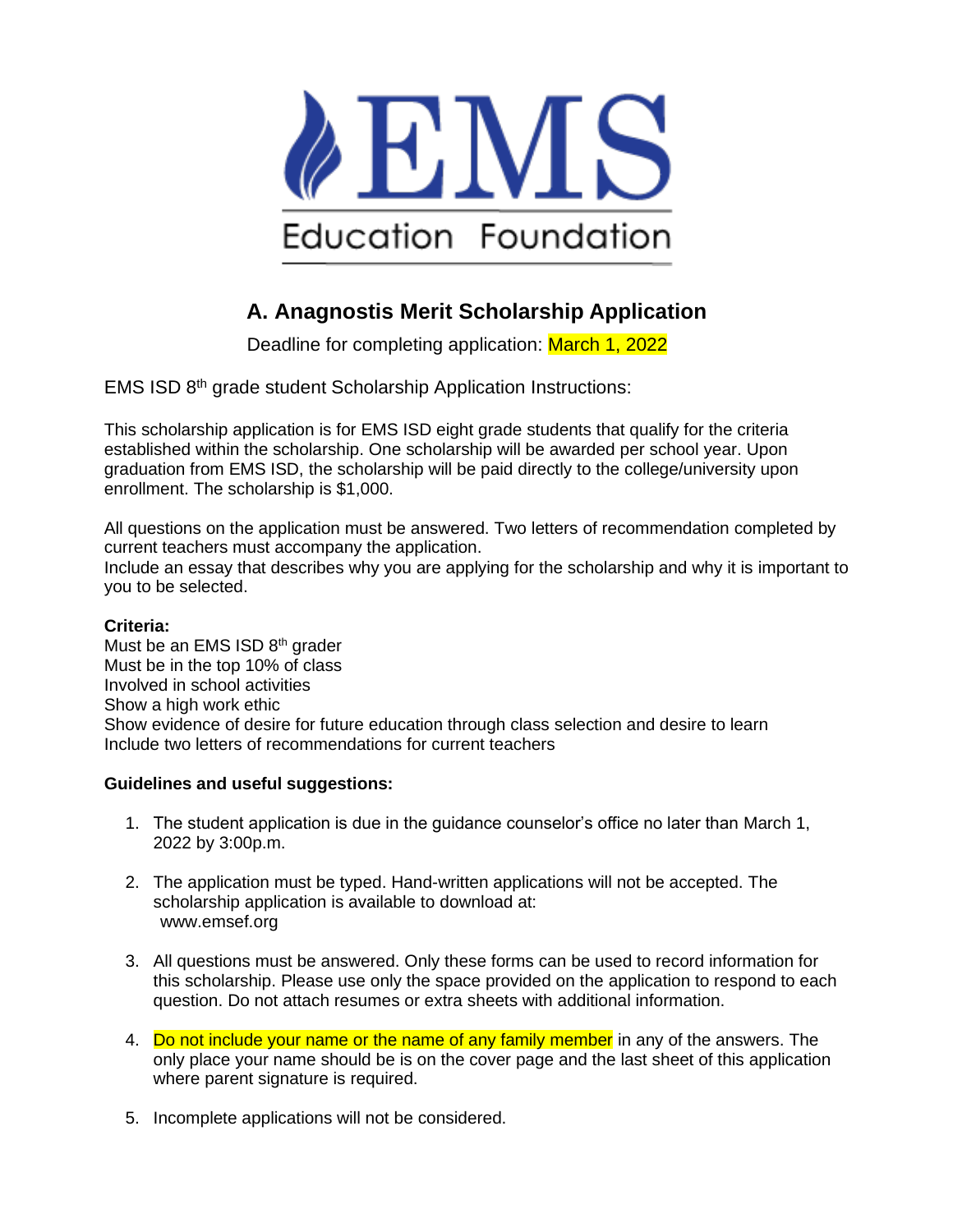# **2022 EMS ISD ANAGNOSTIS SCHOLARSHIP APPLICATION COVER PAGE**

| PHONE: _________________                                                                                                                                             |                          |
|----------------------------------------------------------------------------------------------------------------------------------------------------------------------|--------------------------|
|                                                                                                                                                                      |                          |
|                                                                                                                                                                      |                          |
| Return this form to the Counseling Department by 3:00 p.m. on March 1, 2022                                                                                          |                          |
|                                                                                                                                                                      |                          |
|                                                                                                                                                                      |                          |
| <b>Staple to front of one teacher recommendation</b>                                                                                                                 |                          |
| Teacher Recommendation Form for: ______                                                                                                                              |                          |
|                                                                                                                                                                      | <b>Student Name</b>      |
|                                                                                                                                                                      | <b>Student ID Number</b> |
| Student must complete this slip before stapling it to recommendation form and giving to the teacher of choice.<br>Due to the Counseling Department by March 1, 2022. |                          |
|                                                                                                                                                                      |                          |
| Staple to front of one teacher recommendation                                                                                                                        |                          |
| <b>Teacher Recommendation Form for:</b>                                                                                                                              |                          |
|                                                                                                                                                                      | <b>Student Name</b>      |
|                                                                                                                                                                      | <b>Student ID Number</b> |

Student must complete this slip before stapling it to recommendation form and giving to the teacher of choice. **Due to the Counseling Department by** M a r c h 1 , 2 0 2 2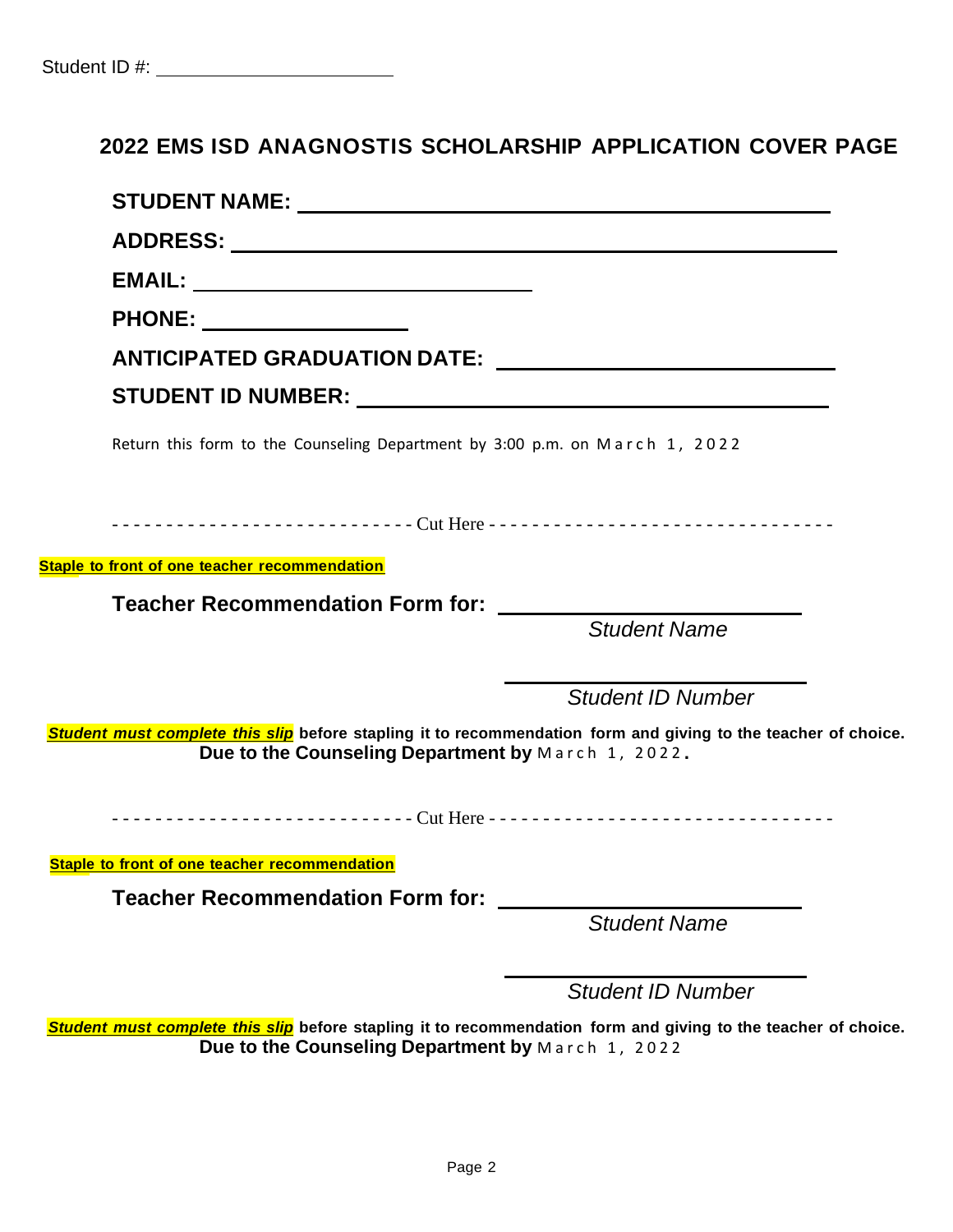## **2022 EMS ISD ANAGNOSTIS SCHOLARSHIP APPLICATION**

Applicants are urged to complete this form as accurately and concisely as possible and to be prepared to supply additional information upon request. Grammatical usage and neatness are important. Application must be typed. **This student application, and the cover sheet must be returned to the Counseling Department by M a r c h 1 , 2 0 2 2 to be considered Student ID: \_\_\_\_\_\_\_\_\_\_\_\_\_\_\_\_\_\_ Male Female Do Not wish to answer Birth Date:** \_\_\_\_\_\_\_\_\_\_\_\_\_\_\_\_\_\_ Which college/junior college do you plan (or wish) to attend at this time? What is your intended major? \_\_\_\_\_\_\_\_\_\_\_\_\_\_\_\_\_\_\_ Please list all Elementary Schools you have attended IN THIS DISTRICT: **FAMILY INFORMATION: PRIMARY RESIDENCE / LIVING WITH (check one and list occupations):** Father and mother Occupation(s): \_\_\_\_\_\_\_\_\_\_\_\_\_\_\_\_\_\_\_\_\_\_\_\_\_\_\_\_\_\_\_\_\_\_ Father and stepmother Occupation(s): \_\_\_\_\_\_\_\_\_\_\_\_\_\_\_\_\_\_\_\_\_\_\_\_\_\_\_\_\_\_\_\_\_\_ Stepfather and mother Occupation(s): \_\_\_\_\_\_\_\_\_\_\_\_\_\_\_\_\_\_\_\_\_\_\_\_\_\_\_\_\_\_\_\_\_\_ Father or mother only Occupation: \_\_\_\_\_\_\_\_\_\_\_\_\_\_\_\_\_\_\_\_\_\_\_\_\_\_\_\_\_\_\_\_\_\_ Guardian(s) Occupation(s): \_\_\_\_\_\_\_\_\_\_\_\_\_\_\_\_\_\_\_\_\_\_\_\_\_\_\_\_\_\_\_\_\_\_ Do either of your parents/guardians work for the EMS ISD?  $\vert$   $\vert$  Yes  $\vert$  No If yes, please list their occupation and location:  $\blacksquare$ How many brothers and/or sisters do you have? \_\_\_\_\_\_\_\_\_\_ Their ages:  $\Box$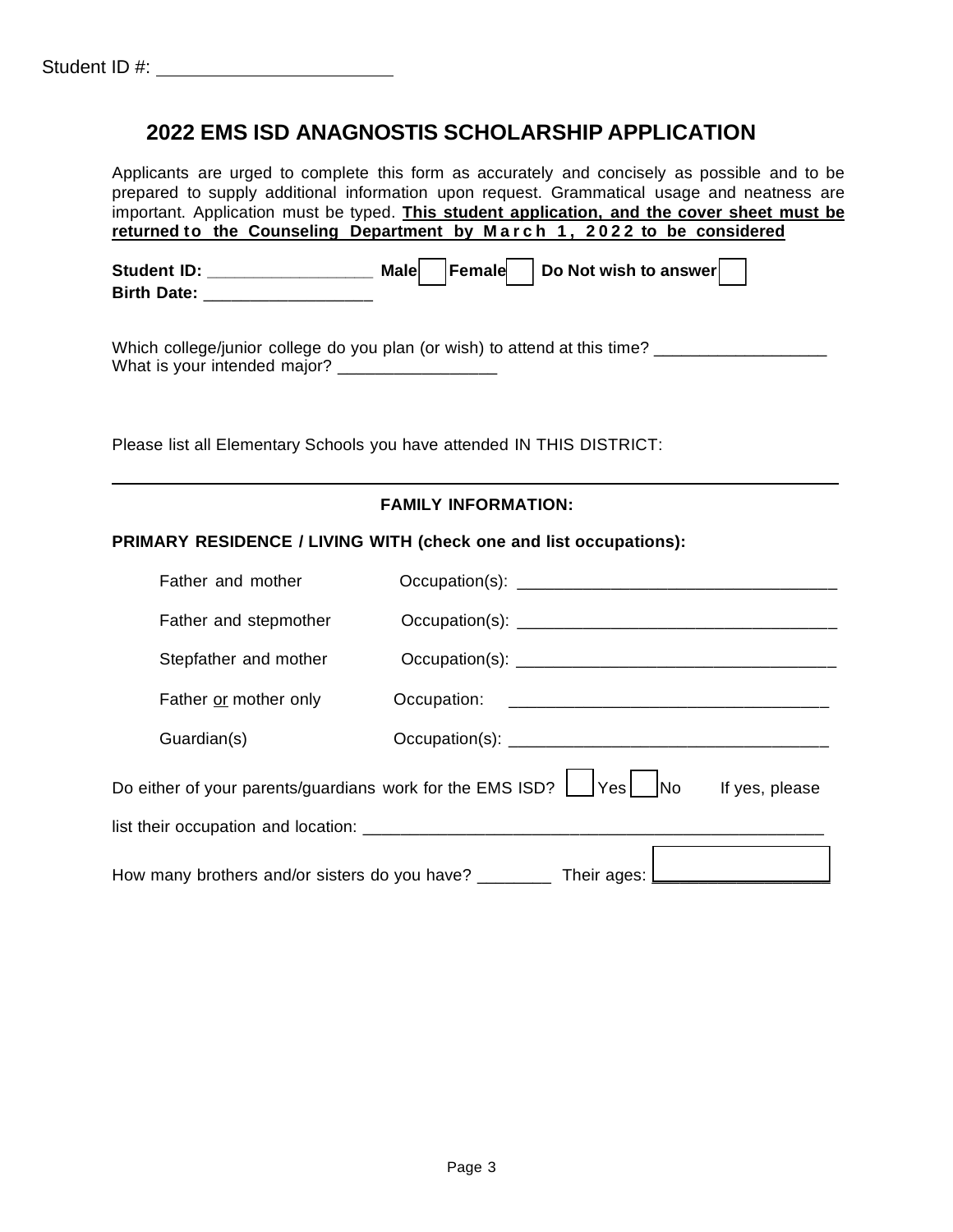#### **GROSS YEARLY FAMILY INCOME – (estimated)**

*Please check one:*

| $0 - $25,000$         |
|-----------------------|
| \$26,000 - \$40,000   |
| \$41,000 - \$55,000   |
| \$56,000 - \$75,000   |
| \$75,000 - \$100,000  |
| $$100,000 - $150,000$ |
| Over \$150,000        |
|                       |

Describe your family's financial condition as it pertains to your anticipated college expenses, this may include the number of family members your parents support.

#### **RESPONSE:**

#### **Volunteer/Community service activities**

List all extra-curricular activities in which you have been involved

| Activity | Where | <b>Dates</b> | Hour |
|----------|-------|--------------|------|
|          |       |              |      |
|          |       |              |      |
|          |       |              |      |
|          |       |              |      |
|          |       |              |      |
|          |       |              |      |
|          |       |              |      |
|          |       |              |      |
|          |       |              |      |
|          |       |              |      |
|          |       |              |      |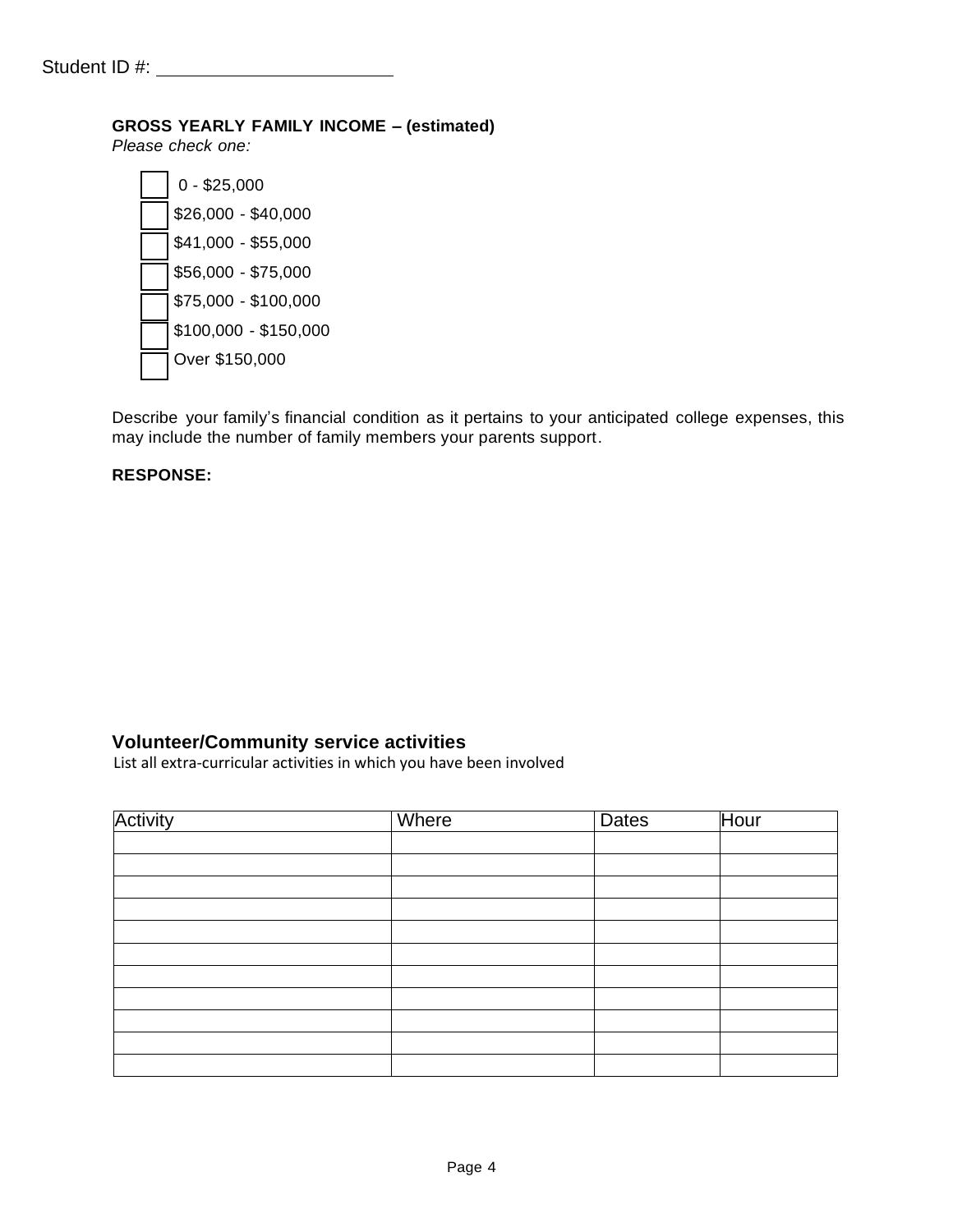|  | Leadership – list leadership activities (school, church, PTO, community) |  |  |
|--|--------------------------------------------------------------------------|--|--|
|--|--------------------------------------------------------------------------|--|--|

| <b>Activity/Title</b> | Where | <b>Hours Per Week</b> | Dates from: | Dates to: |
|-----------------------|-------|-----------------------|-------------|-----------|
|                       |       |                       |             |           |
|                       |       |                       |             |           |
|                       |       |                       |             |           |
|                       |       |                       |             |           |
|                       |       |                       |             |           |
|                       |       |                       |             |           |
|                       |       |                       |             |           |
|                       |       |                       |             |           |
|                       |       |                       |             |           |

1. List awards, honors, or special recognitions you have received from the school and/or community. **RESPONSE:**

2. Many "life lessons" are being taught in middle school. Please choose one lesson you have learned from and explain how this may influence you in your future. (500 word limit)

#### **RESPONSE:**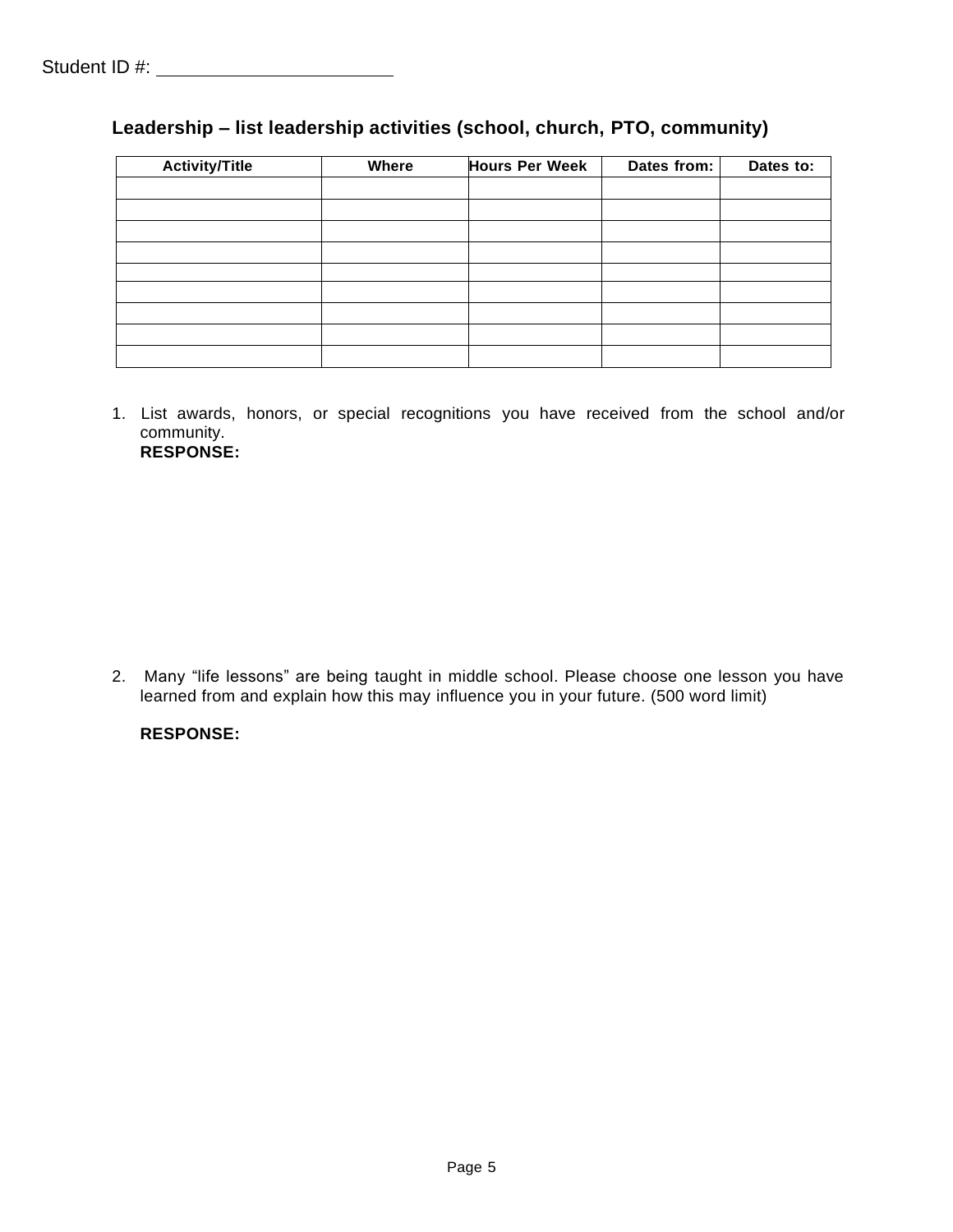3. Give specific reasons why you are applying for this scholarship? (500 word limit) **RESPONSE:**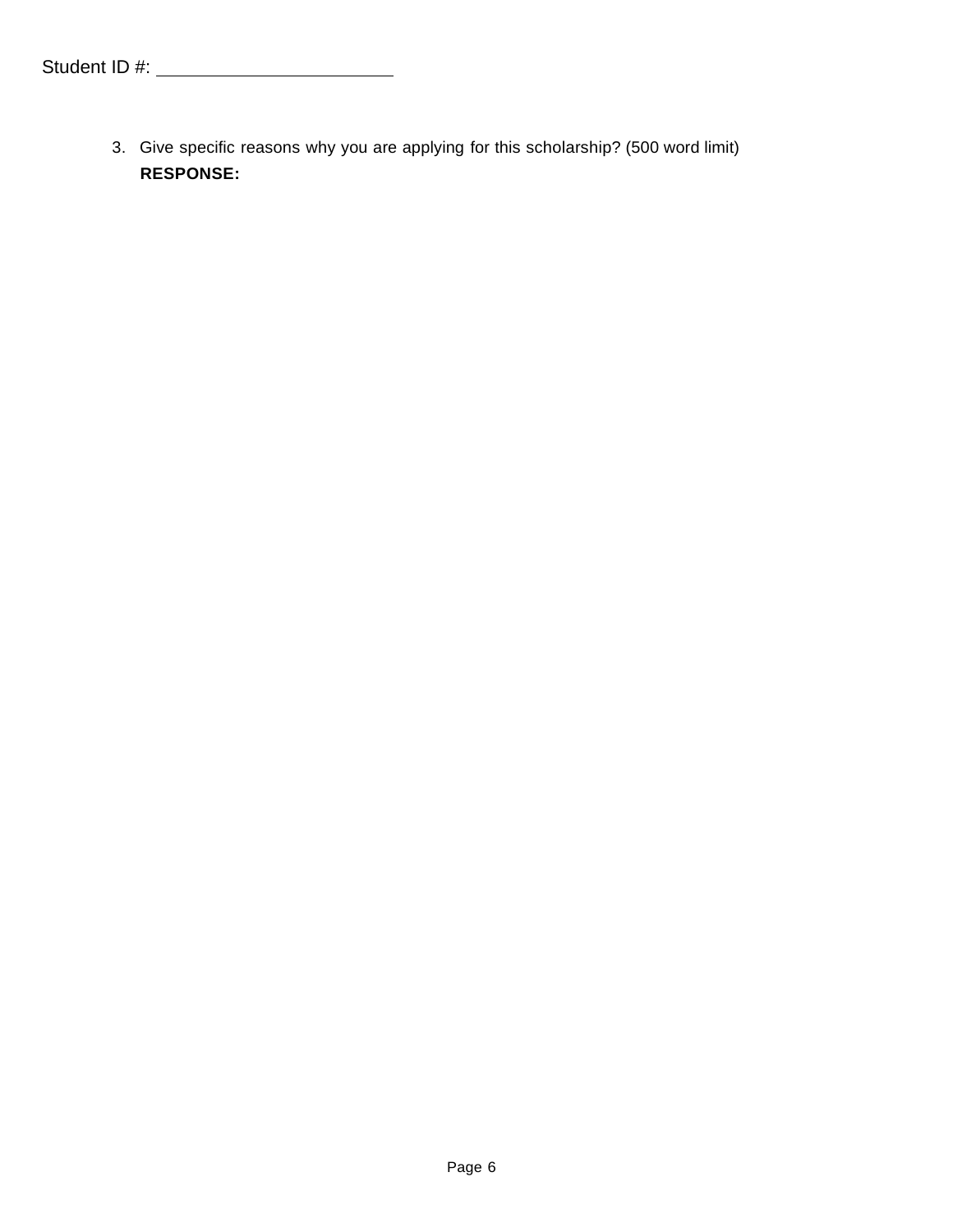# **Eagle Mountain – Saginaw ISD 2022 Student Scholarship Application**

I also understand that submission of this application carries with it approval for the Eagle Mountain-Saginaw Independent School District to release any appropriate information pertaining to the applicant's school records.

Name of Applicant

Parent/Guardian Signature Date

# **FOR OFFICE USE ONLY**

| <b>GPA</b> | <b>CLASS</b><br><b>RANK</b> |
|------------|-----------------------------|
|            |                             |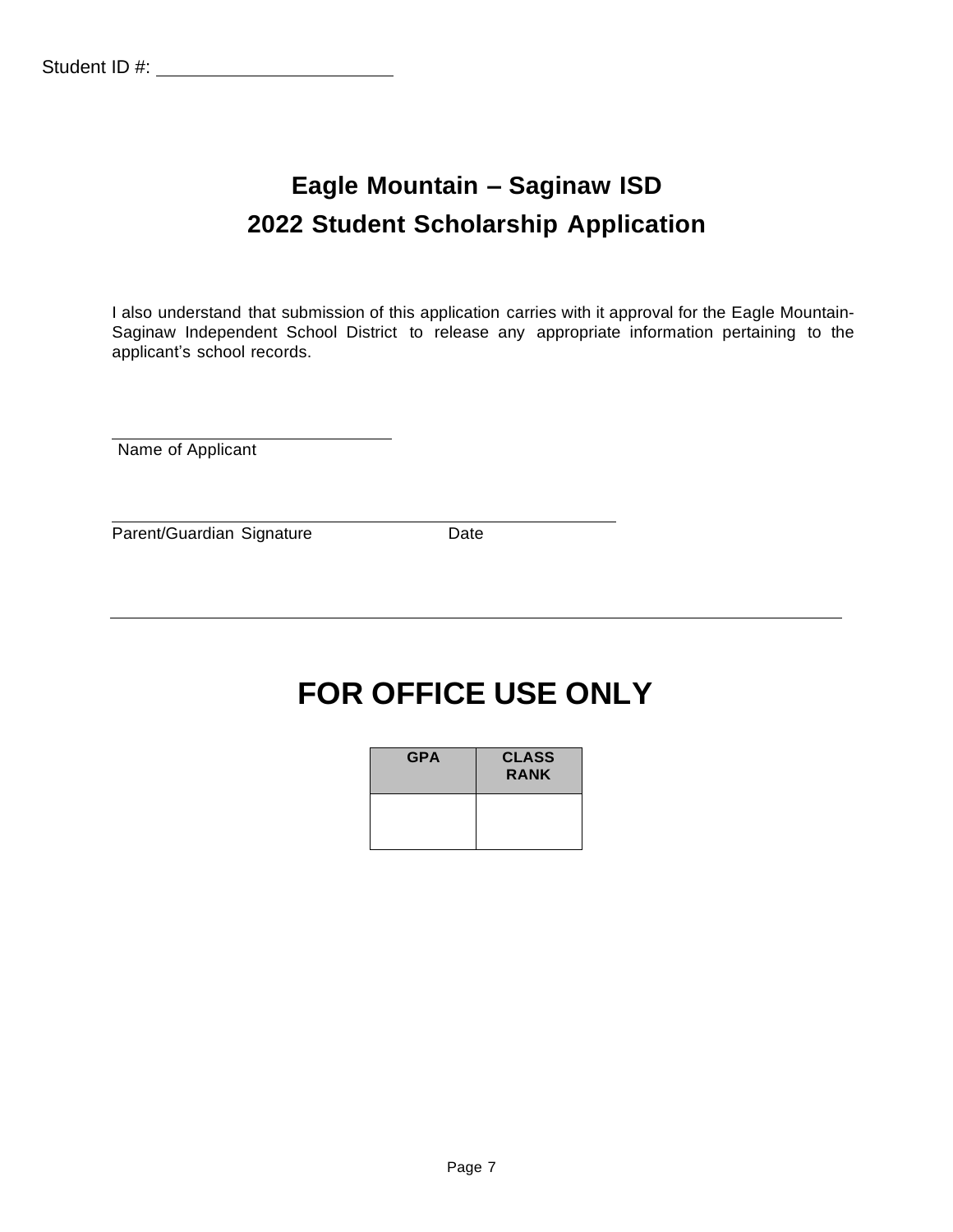# **2022 EMS ISD Student Scholarship TEACHER RECOMMENDATION FORM**

Student ID Number:

It is my pleasure to recommend this student for scholarship consideration. My impression of this individual is indicated below.

|    | Outstanding $=$ 3                | Average $= 2$                                    | Below Average $= 1$                                                      | Unable to rate $= 0$ |
|----|----------------------------------|--------------------------------------------------|--------------------------------------------------------------------------|----------------------|
|    |                                  |                                                  |                                                                          |                      |
| 1. |                                  |                                                  | Demonstrates high standards of honesty and reliability.                  |                      |
| 2. | Promptly meets responsibilities. |                                                  |                                                                          |                      |
| 3. |                                  |                                                  | Demonstrates desirable qualities such as neatness, poise, and stability. |                      |
| 4. |                                  | Upholds principles of morality and ethics.       |                                                                          |                      |
| 5. |                                  | Cooperates fully with all school rules.          |                                                                          |                      |
| 6. |                                  | Demonstrates refinement and good taste.          |                                                                          |                      |
| 7. | Demonstrates originality.        |                                                  |                                                                          |                      |
| 8. |                                  | Takes constructive lead in classroom activities. |                                                                          |                      |
|    |                                  |                                                  |                                                                          |                      |

*Additional comments (or attach a separate page if you wish): Do not use the student's name in your comments.*

### **TEACHER**: RETURN TO THE COUNSELING DEPARTMENT BY March 1, 2022

| <b>Teacher Printed Name:</b> |       |
|------------------------------|-------|
| <b>Teacher Signature:</b>    | Date: |
| <b>Subject Taught:</b>       |       |